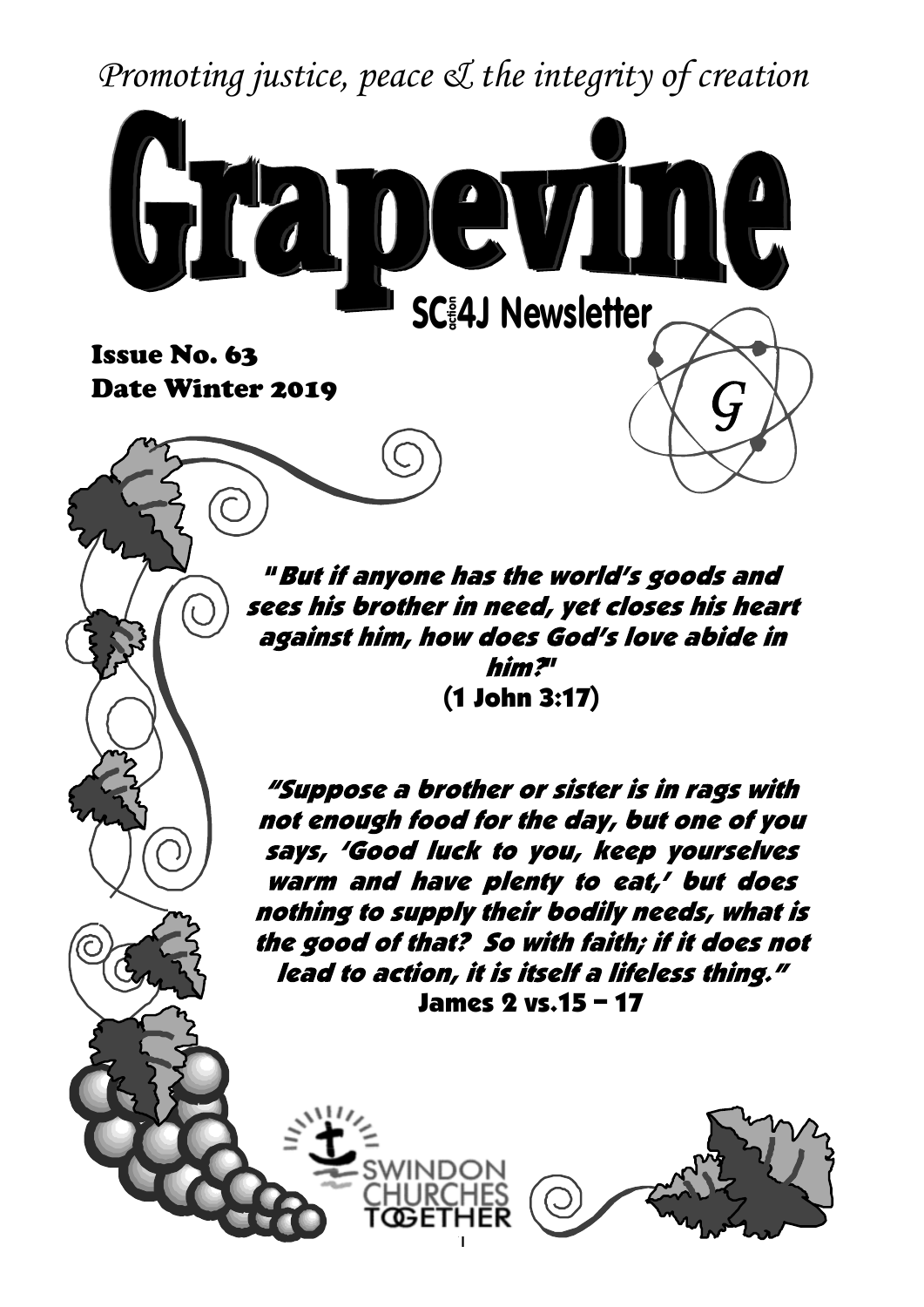### **Letter from the Editor**

Welcome to issue 63 of Grapevine, the occasional magazine of Swindon Churches Action for Justice.

In Advent, we reflect again on the story of Mary and Joseph travelling far from home and searching for a safe place where their baby could be born. It seems fitting, therefore, that all the articles in this edition of Grapevine are on the theme of housing and homelessness.

We begin with 'any spare change please?', which challenges us to think about our responses to rough sleepers asking for money. There follows a list of possible ways to help, reproduced with kind permission of Shelter from their supporters' magazine.

Shelter's Commission on Social Housing published its final report in January 2019. An informative article explains the scope of this Commission's enquiry, its findings and its far-reaching recommendations.

I thank Swindon City of Sanctuary for an encouraging account of Room for All, their project supporting asylum seekers and refugees who face homelessness.

After a reminder of World Homeless Day, we end with an article on the Quakers' Salter Lecture given this year. There are also some thought-provoking quotations scattered throughout the publication.

*Elspeth Wollen*

| In this issue                          |      |
|----------------------------------------|------|
|                                        | Page |
| Any spare change please?               |      |
| How to help                            |      |
| Shelter's commission on social housing |      |
| Room for all                           |      |
| World Homelessness day                 |      |
| Solutions for a divided society        |      |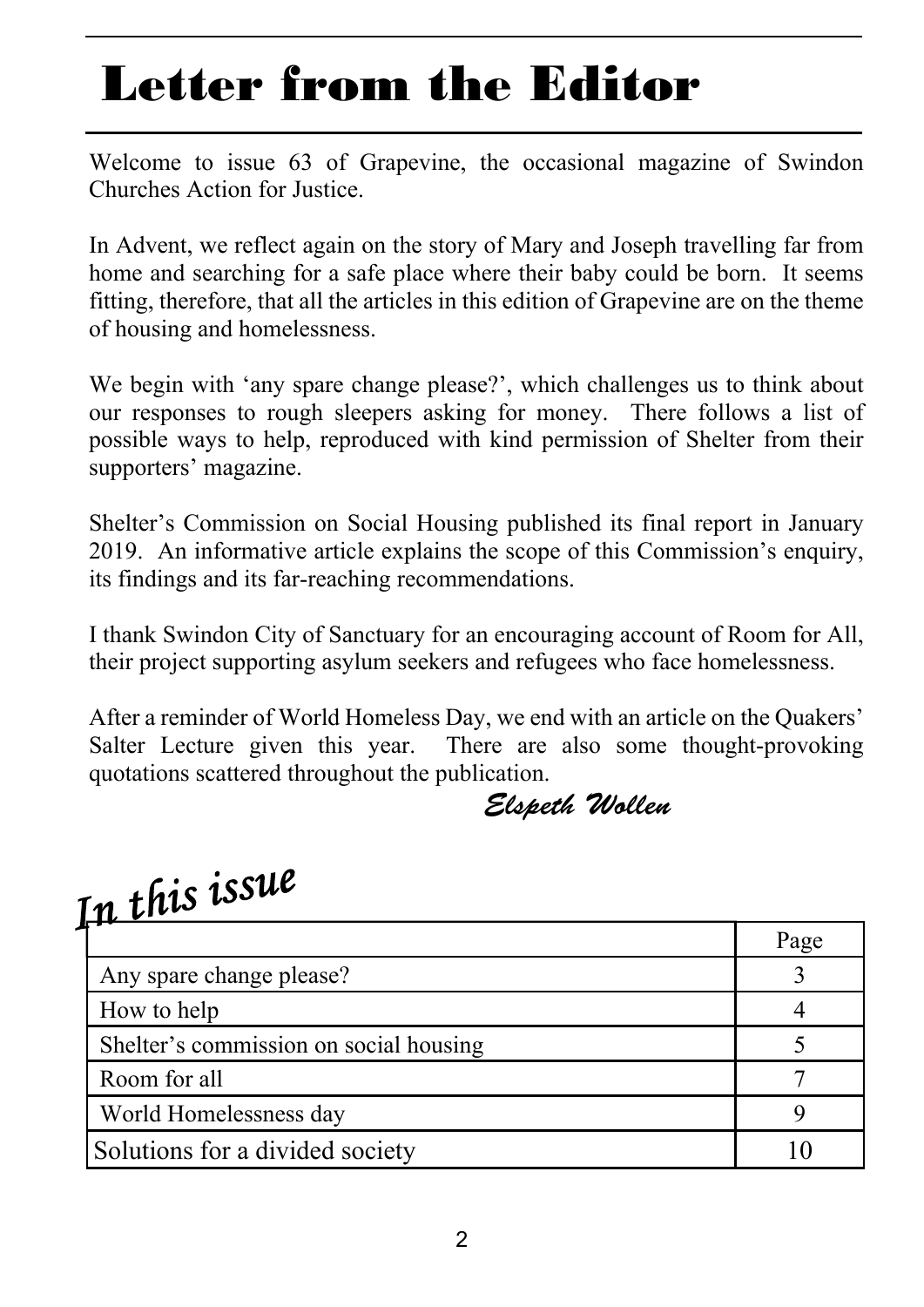# **Any spare change please?**

Can we reasonably conclude that the quieter voice with which those soliciting for small change in our public spaces make their request, is due to them having been told, sort of officially, that begging is illegal? Last summer, circling the outside of the Albert Hall in London and subconsciously assured by the laws of geometry that we would arrive, eventually, at the right entrance, we passed a lone figure who seemed to be whispering to no one in particular the information that he possessed last minute tickets for sale (no doubt at vastly inflated prices which he failed to divulge). This was clearly unlawful activity and for that reason presumably, executed *sotto voce*. We reported him, believing we were rendering a service to concert goers in general. But would any of us complain to the authorities that a 'beggar' had asked us for money as we went about our lawful retail activity say, around our local shopping area? I hope not, but you may tell me otherwise.

There is, in any case, more than one way of making a person disappear.

Several years ago, and following a tiring day, I was strolling home from the Railway Station along a dark-late evening-not-quite-completely-deserted Regent Street in Swindon. The only human visible to me as I joined the thoroughfare was a man in my near distance sitting on the ground with what looked like a cardboard coffee mug tellingly placed before him. *(……any spare change please?......)*

Anxious to get on, I kept my eyes firmly focused ahead, appeasing my conscience with the relevant wisdom for these circumstances, *They only spend it on drink and drugs and you do more harm than good by giving them any money*, and with the soothing knowledge that I was a regular contributor to a couple of homelessness charities. Having passed him, I then heard a sardonic response to my studied progress. *Congratulations! Well done! You did a brilliant job there of not seeing me! Very impressive!*

There is indeed more than one way of making a person disappear.

The other words that always act as a compass for my conflicted attitude to homeless or other people begging for my cash, were spoken at a homelessness Sunday service at my then church, Bath Road Methodist, by the organiser of a Christian charity which helps to feed those living on the Swindon streets. We were told that the opposite example set by my nocturnal response to that person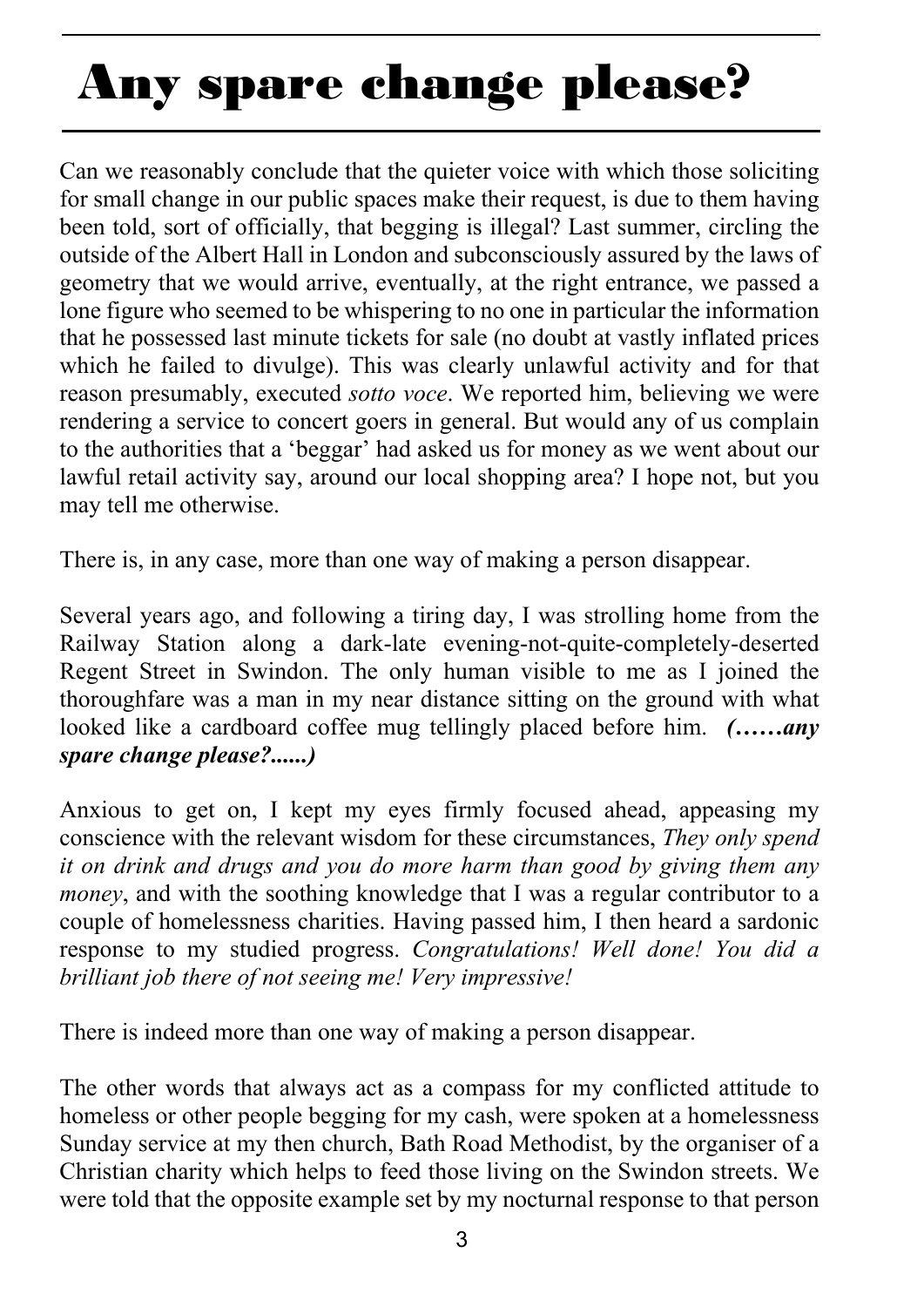on Regent Street helps reassure a marginalised person that they are, after all, human and of value. Whether or not money is offered, a friendly conversation makes the other visible.

Read the contribution in this issue of 'Grapevine' from Shelter about possible ways of helping rough sleepers. It applies in some measure to anyone begging from us, whether homeless or needy or simply living a messed-up life.

To try and judge whether anyone is worthy of my attention or beneficence I have found to be largely futile and perhaps a bit un-Biblical. Being consistent has also eluded me. Sometimes I stop, have a brief chat, give food or money and, then again, I may do none of this. Being the all wise one defeats me completely. This is a messy world and I'm no guru. I do know what it means to me to be known, recognised, valued by my loved ones and friends, that I am not invisible. No one is invisible to God. Intentionally not to see the other surely denies this fundamental tenet of faith. Yes, we must keep ourselves safe and certainly see the broader picture in our response to deprivation as we support appropriate agencies and charities according to our means. But let's not deny our own worth by being blind to our fellow flesh and blood human beings, whatever their status in their own or the world's eyes.

*Tony Barnes*

### **How to help**

**There's been a 165% increase in rough sleeping since 2010**…according to the Spring 2019 issue of 'Home', the frontline news magazine for supporters of **Shelter, the Campaign for the Homeless**.

Under the page headline and sub heading….*How to help – Practical advice for helping people who are living on our streets*, the following guidelines are offered.

**If you're worried about someone you see sleeping rough…**

- Use the **streetlink.org.uk** website to send an alert to StreetLink, noting the person's exact location and appearance. The details you provide are sent to the local authority or outreach service for the area, to help them find the individual and connect them to support
- from the weather using the homelessness services directory Visit the Homeless Link website at **homeless.org.uk** to find practical support, hostels and day centres offering food, showers and respite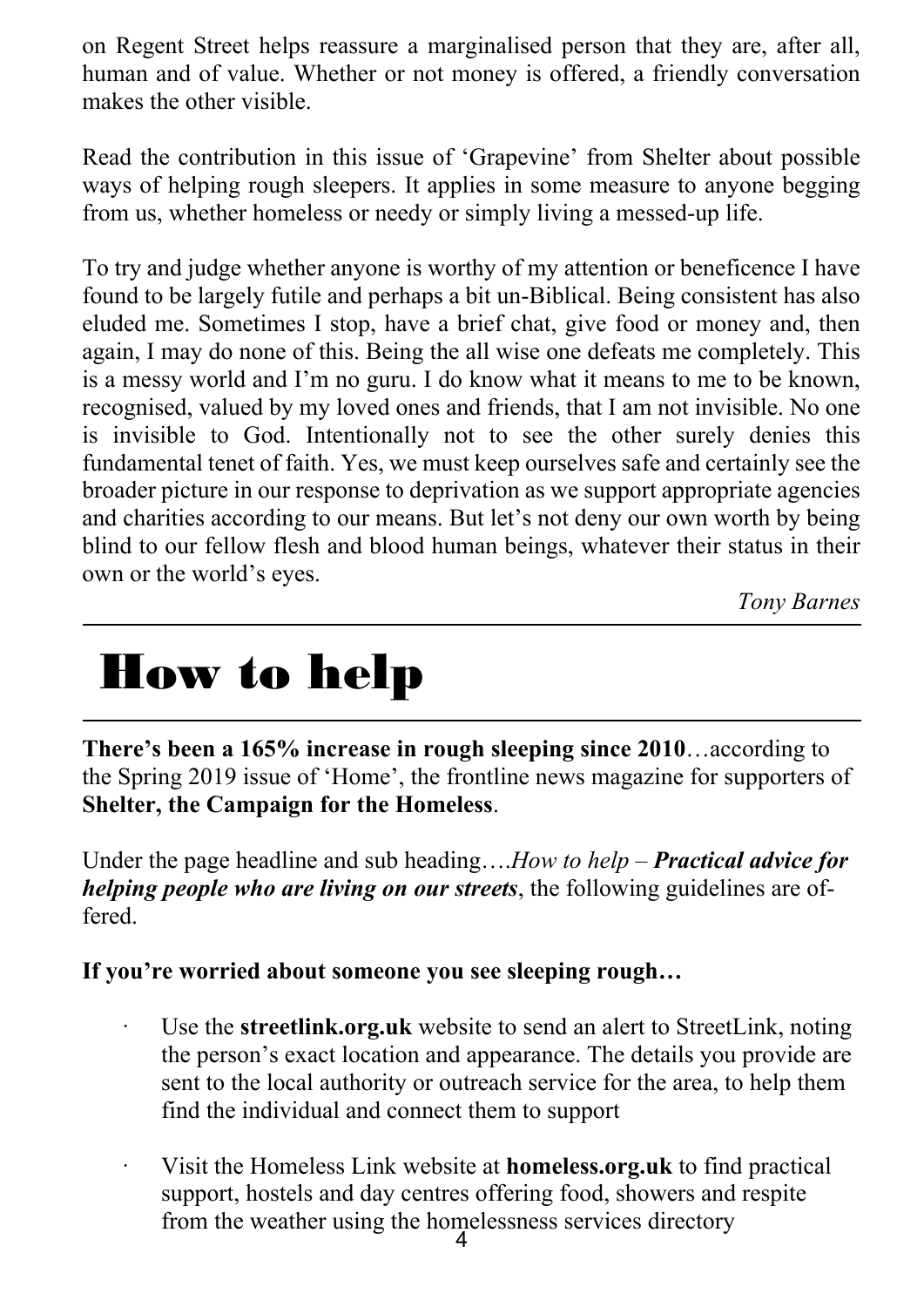Visit **shelter.org.uk/get** help to see how homeless people can apply to the council for housing or get in touch with our expert advisers.

#### **What else you can do…**

Sleeping rough can be a lonely experience, so **just a quick chat and a hello can make a difference** to a homeless person, especially as most people will walk past and ignore them.

#### **If it's particularly cold…**

Offer a hot drink, food, warm clothing and blankets.

#### **If it's particularly hot…**

Offer food, water, hats, sunglasses and sun cream.

### **At all times… if someone needs urgent medical attention, call 999.**

*(Reproduced with permission from "home", Shelter supporters' magazine, Spring 2019)*

### **Shelter's Commission on Social Housing**

In January 2018, Shelter brought together 16 people from across the political spectrum, and with different backgrounds and perspectives, to head an independent commission on the future of social housing. This was part of a wider debate on housing policy following the Grenfell Tower fire.

Over several months, members travelled the country, listening to thousands of people living in council and housing association homes, to people struggling in the private rented sector and to the public at large. 31, 000 people took part in this Big Conversation.

While public support for social housing is strong, reflecting the positive role it has played in our recent history, social homes are now scarce, leading to a reliance on the private rented sector. Prospects are bleak for those trapped in private rented accommodation, facing insecurity and rising costs and with no chance of a long-term social rented home. Moreover, the Commission heard that people who live in social housing are often stereotyped and stigmatised. Like those living in and around Grenfell Tower, renters across England feel that people in positions of power are indifferent to their concerns.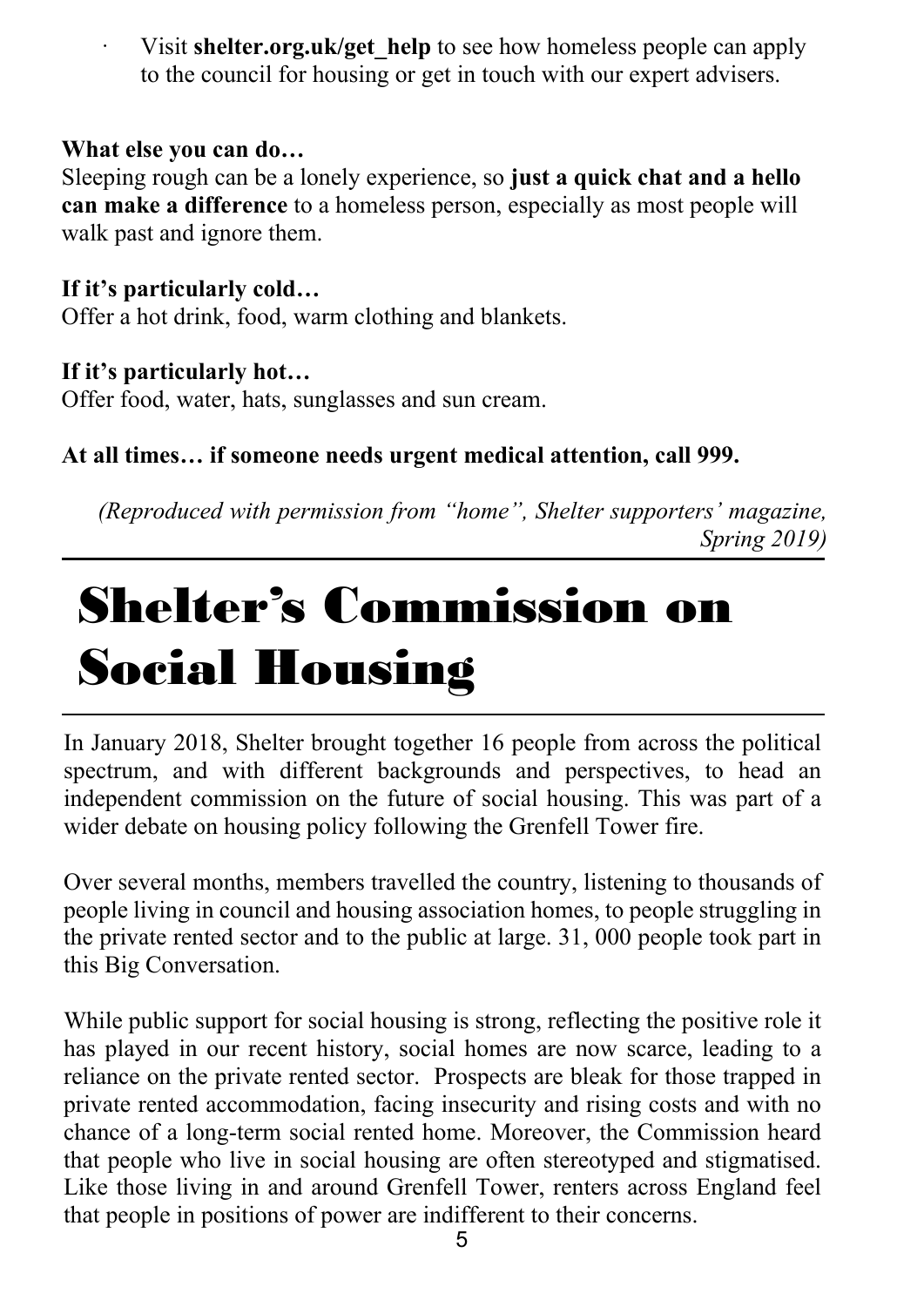The Commission's final report, 'Building for our future: A vision for social housing', was published in January this year. This reflects a consensus view that, for generations, "social housing played a vital role in giving millions the quality and dignity of life that insecure and unaffordable private renting could not….Social Housing is a crucial public asset to be proud of, to invest in and to maintain, and not something to be neglected or devalued….A visionary, transformational change is required to create a bigger and better social housing sector and strong communities."

The Report sets out clear and ambitious recommendations to ensure this happens.

Shelter is campaigning to build 3.1 million more social homes over the next 20 years. An online petition is still open and can be found at: shelter.org.uk/buildmoresocialhousing

The full report can be read at: shelter.org.uk/socialhousing

*Reverend Dr Mike Long, Chair of Shelter's Social Housing Commission and Minister of Notting Hill Methodist Church, has kindly given the editor of Grapevine permission to include in this issue his opening remarks at the launch of the Commission's report on 8th January.*

"During 2018 I was invited to chair Shelter's Commission on Social Housing. The appalling Grenfell Tower fire, which claimed 72 lives and devastated our local community, shone a spotlight on social housing at its worst. In a year marking 100 years of council housing, there is much in the past to be celebrated, and yet sadly much of that legacy has now vanished.

I found it a huge privilege, and a steep learning curve, to hear from so many residents and housing associations across England about their experiences and hopes. We heard tales of overcrowding, vulnerability, fears about complaining, and stigmatisation. And of course we heard good stories, showing how social housing can be superb, where tenants feel safe and respected, and invest in their local community.

For me personally, the hidden suffering of so many, and hearing their despair, was deeply distressing. So many problems (in schooling, mental health, employment.....) are compounded when housing is poor or insecure. Yet there are things that can be done! There seems to be widespread consensus that we have a housing crisis, but the government does not seem to regard social housing as the key element in remedying this.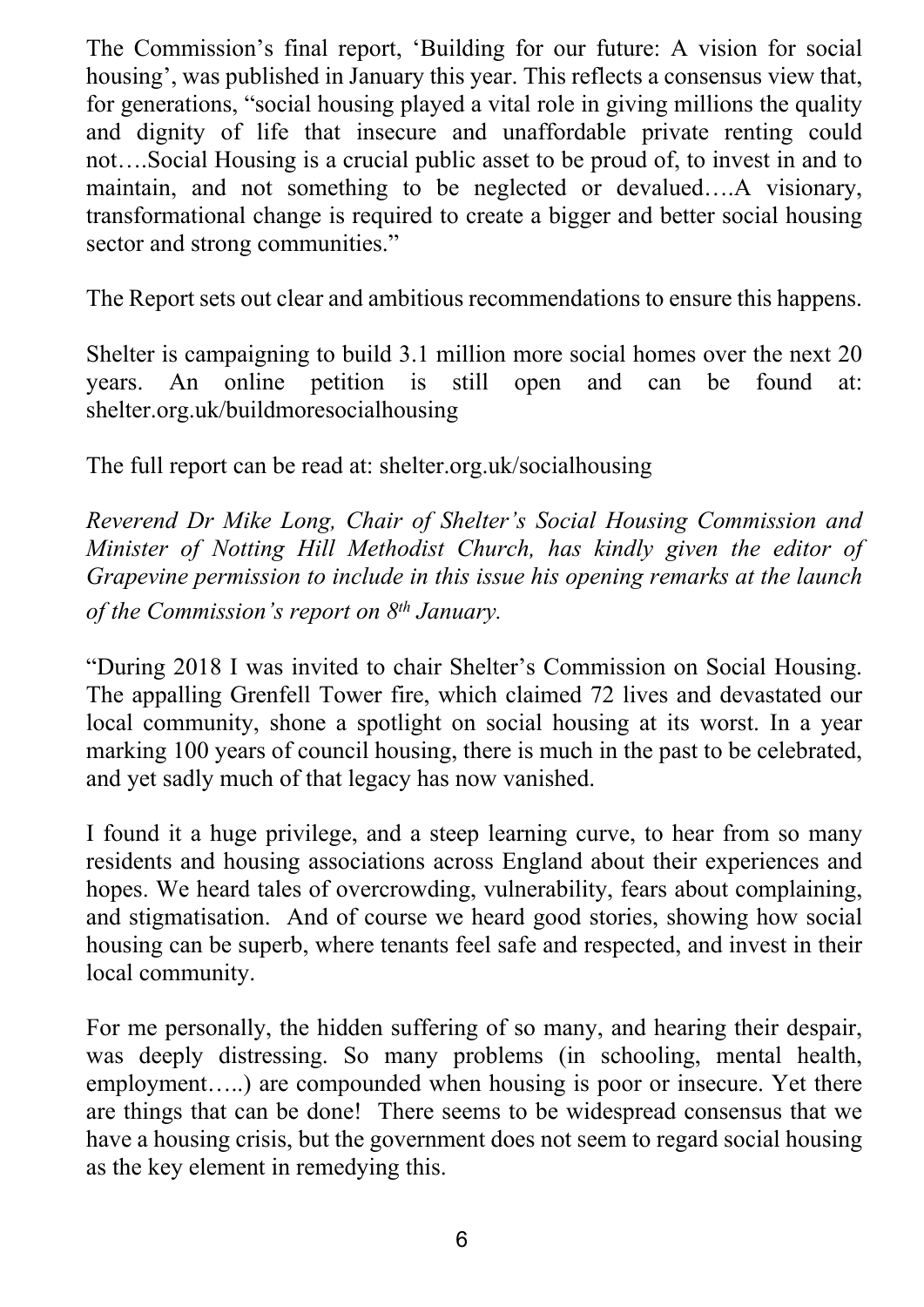We need a huge investment in social housing, but also a change in attitude up and down the country to re-establish social housing as a public good, as something we can all be proud of. We also need to find ways of ensuring tenants feel safe and are listened to. Many tower blocks are still covered in the same cladding used at Grenfell Tower, and although there are examples of excellent tenant participation among some housing associations, too many tenants feel unwanted cogs in an impersonal and uncaring machine.

Jesus spoke about the Father's house containing 'many rooms'. He was not speaking of earthly accommodation but offering a vision of the enormity of God's salvation. However, that salvation contains the concept of a space to find oneself, to be, for self-expression, of belonging and security."

### **Room for all**

Swindon City of Sanctuary seeks to build a culture of welcome, inclusion and support for **everyone** in Swindon, with a focus on those seeking sanctuary (refugees and asylum seekers) fleeing from war and persecution.

We manage different projects, one of these being a hosting scheme called **'Room for All'** which supports asylum seekers and refugees who face homelessness. The scheme is simply where a Swindon resident offers a spare room in their house for a short period of time to someone who would otherwise be destitute. As well as a room we also provide our guests with a bus pass, a designated volunteer support worker and personalised move-on plans, helping to reduce homelessness locally.

In 1999 a new law was passed across the United Kingdom designed to reduce the concentration of asylum seekers and refugees in London and the south east. In 2006 Swindon became one of the south west's 'dispersal towns'. Asylum Seekers have no choice over which town or city they are 'dispersed' to. Most asylum seekers are dispersed to Swindon from Cardiff. During this time The Harbour Project (local charity who run a daily drop in centre as well as other services) were the only support for asylum seekers arriving in Swindon.

Since Swindon City of Sanctuary set up in 2016 we have continued to work closely with The Harbour Project, providing other support needed for those seeking sanctuary such as our hosting scheme, schools work, events and an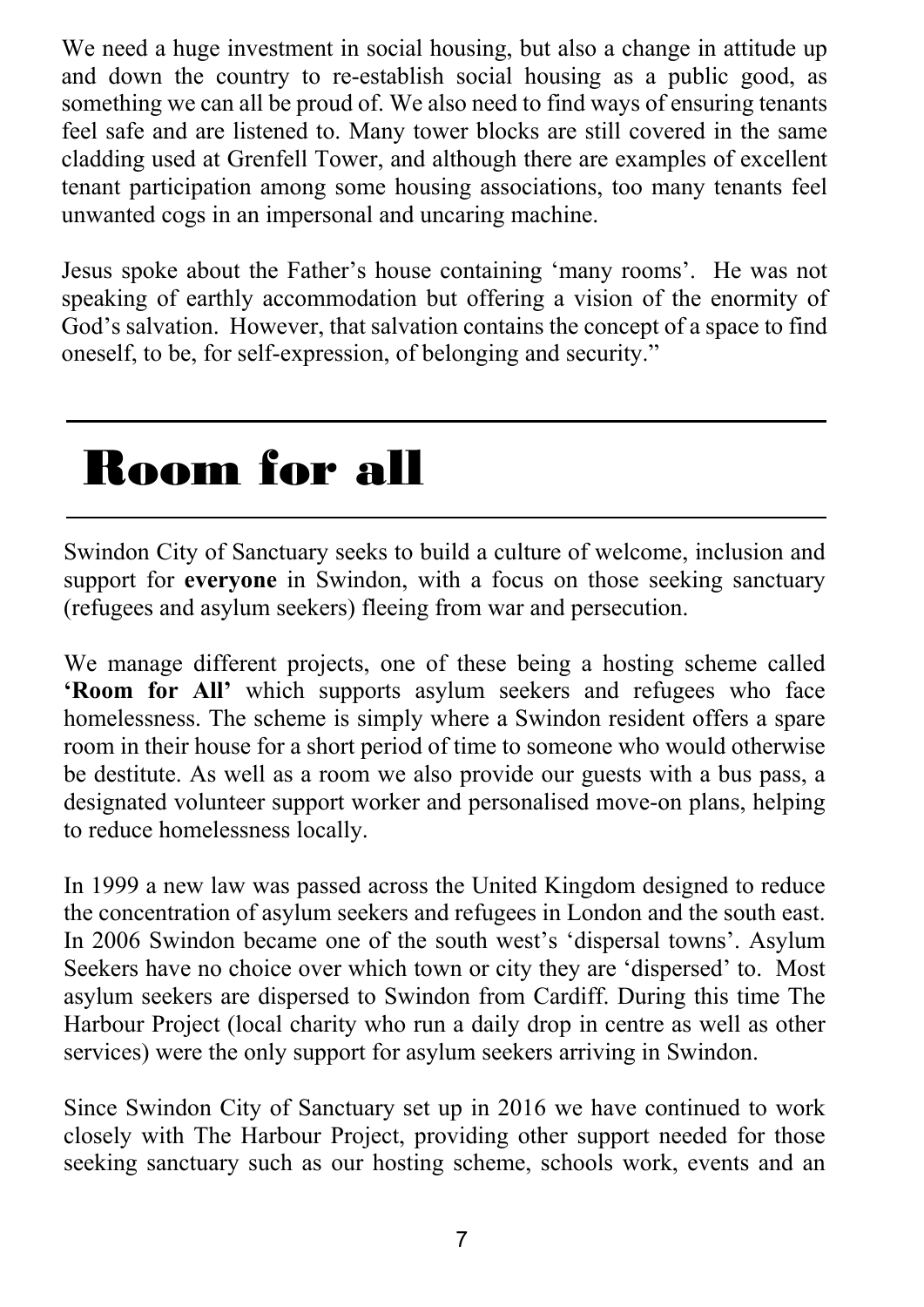evening drop in every Thursday at Coffee1 open to all our community. We are also campaigning for political change in the system through our national networks.

Hosting is beneficial for both our guests and Hosts, long life friendships develop, exchanging cultures, cuisines, language and interests. As one of our Hosts families said of a guest:



**"He stayed with us four weeks and is now part of our family.**

**He learnt a little more English, he laughed at the same things as us, he followed world news intently.**

**We learnt where to buy Halal meat, how alien a knife and fork can be, how rough life is for far too many, and that family can be made in just four weeks.**

**Opening our home has been the most insightful, emotive and inspiring experience."**

Life for asylum seekers can be extremely hard, with a great deal of uncertainty. The chance to give them a room in someone's home, to offer friendship and support, can be crucial to their wellbeing and an invaluable support. It is so important to make those seeking sanctuary feel they belong to our community and have a safe place to live.

If you're interested in supporting our scheme as a volunteer, a host or would like to donate to fund our work please email: info@swindon.cityofsanctuary.org or call Nicola - Executive Officer: **07903167142**

"Decent, secure housing must be accepted as a fundamental right for all. Decent housing means a place that is dry, warm, and in reasonable repair. It also means security, privacy, sufficient space,  $\overline{\phantom{a}}$ a place where people can grow, make choices, and become more whole people."<br>*Faith in the City, 1985*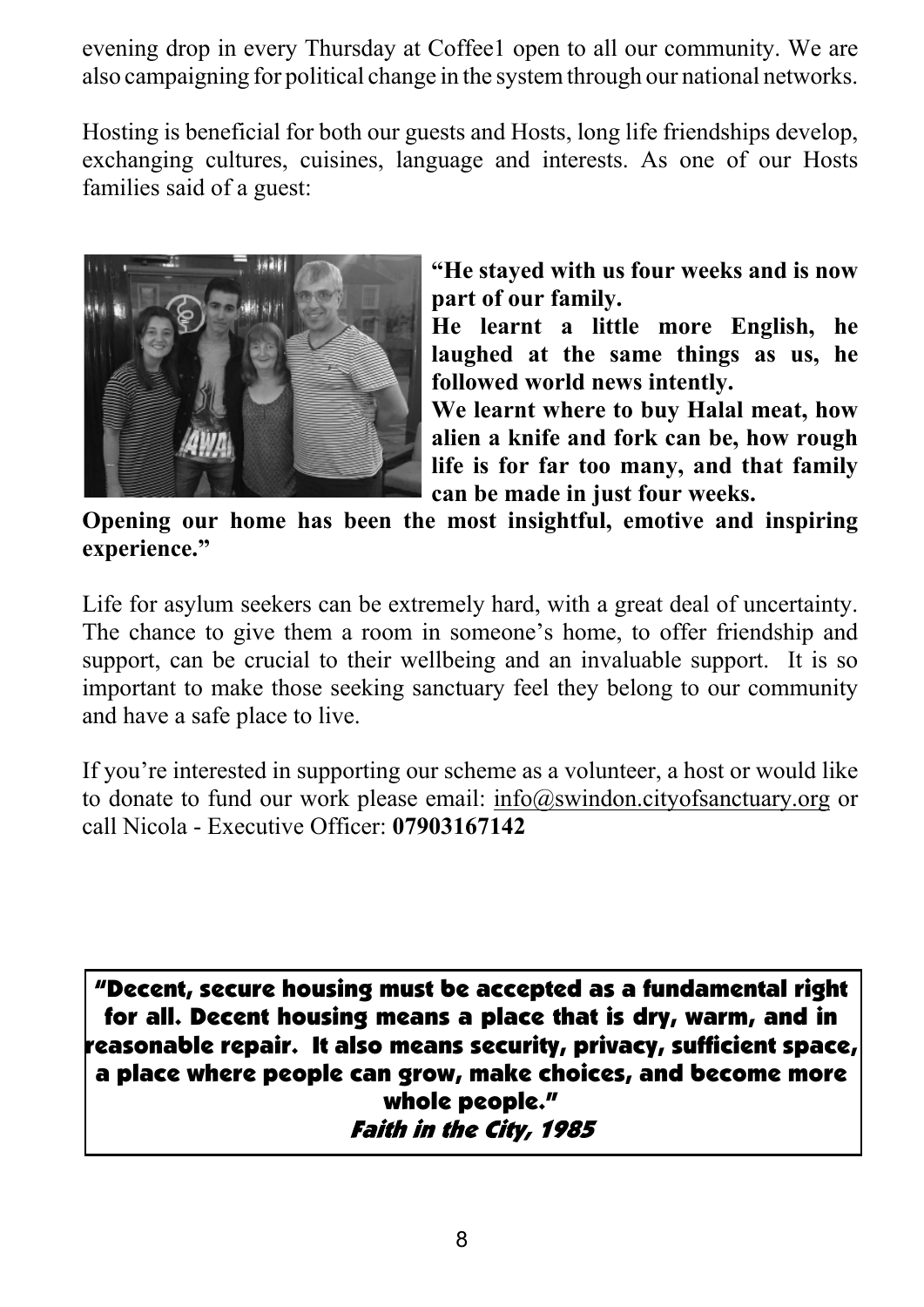## **World Homelessness Day**

Did you know that 10<sup>th</sup> October 2019 was World Homeless Day? People around the world marked this day in many varied ways and changed the lives of homeless people in their local communities.

World Homeless Day is an annual event that has been held on 10<sup>th</sup> October since 2010. Its purpose is to draw attention to homeless people's needs locally and to provide opportunities for the community to get involved in responding to homelessness.

For information go to www.worldhomelessday.org

*Housing Justice,* the national Christian charity advocating action on homelessness and housing need, urged churches to take part in *Homeless* **Sunday 2019,** designated as 13<sup>th</sup> October. Homeless Sunday has been part of the Christian calendar for more than a quarter of a century. It is an opportunity for churches of all denominations and people of all faiths to unite and show solidarity with those experiencing homelessness, and to reflect and plan practical action on homelessness. However, churches can, of course, choose to highlight issues of housing and homelessness on other days in the year.

The focus this year was 'The impact of volunteering on the volunteer', apt as Christians and church communities are at the forefront of the response to the rise in homelessness including the most visible aspect, rough sleeping. There were just 65 night shelters operating across the Housing Justice network in 2013; today there are 125 across England and Wales.

How could your church or faith community mark World Homeless Day in 2020?

For plenty of inspiration go to www.housingjustice.org.uk

Housing Justice is part of Churches Together in England.

### "To have nowhere to go, perhaps for the rest of my life, to face every day the uncertainty of the night and the fear of the elements, is almost unimaginable."John Pilger, 1991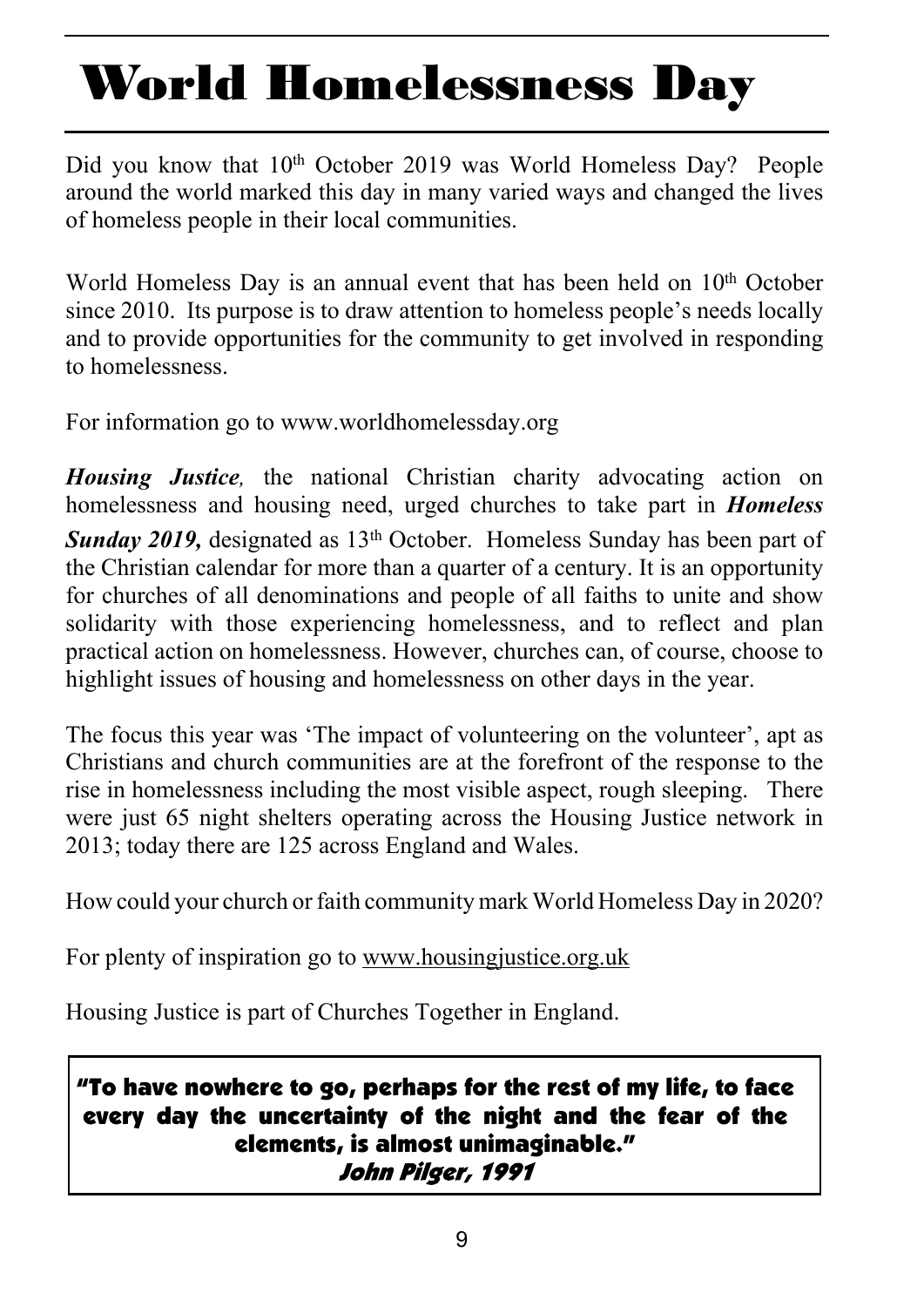### **Solutions for a divided society**

#### **'Salter Lecture' given by Catherine West, a Quaker and (then) Labour MP**

I heard this thought-provoking lecture at Friends House (the London headquarters of Quakers in Britain) in May 2019. Catherine West has represented Hornsey & Wood Green since the 2015 election. Previously, she worked with asylum seekers and refugees, and was a councillor in Islington, a borough with extremes of rich and poor. In June 2010, Islington held the first Fairness Commission (IFC) to investigate how to make the borough a fairer place. This was widely praised for the pioneering way in which it went about seeking to address inequalities of wealth, health, housing, education and crime in Islington. Following publication of the IFC's Final Report in June 2011, many other authorities have established their own fairness commissions to tackle levels of inequality and poverty around the country.

The book, *The Spirit Level*, (which has featured before in Grapevine) demonstrated that inequality is bad for everyone. Unequal societies tend to be less trusting, have higher incidents of violence and poorer mental health. "Division and inequality breed contempt and fear." Catherine quoted Jo Cox: "We have far more in common than the things that divide us." However, the reality is that inequality and disenchantment are increasing in our society. Catherine's constituents bring many worries, mainly about money, housing and insecure employment. In her lecture, she explored some solutions to problems in the three areas of housing, wages and knife crime.

#### **Housing:**

Catherine noted that homelessness had risen by 60% and rough sleeping by £134% since 2010. 1.2 million people are on social housing waiting lists, while the government has spent £12m on a luxury apartment in New York for a British diplomat to live in while negotiating trade deals with the USA! We see an overreliance on unregulated private rental homes from which families can be evicted at any time. Vulnerable people find themselves moved, at short notice, far away from children's schools, friends, relatives and support networks.

Catherine explained the urgent need not only to be build more social housing and genuinely affordable homes, but also to regulate the privately rented sector. Tenants must be given more security and protected from unreasonable rent rises. Checks on housing must be increased and the currently very poor condition of some housing improved.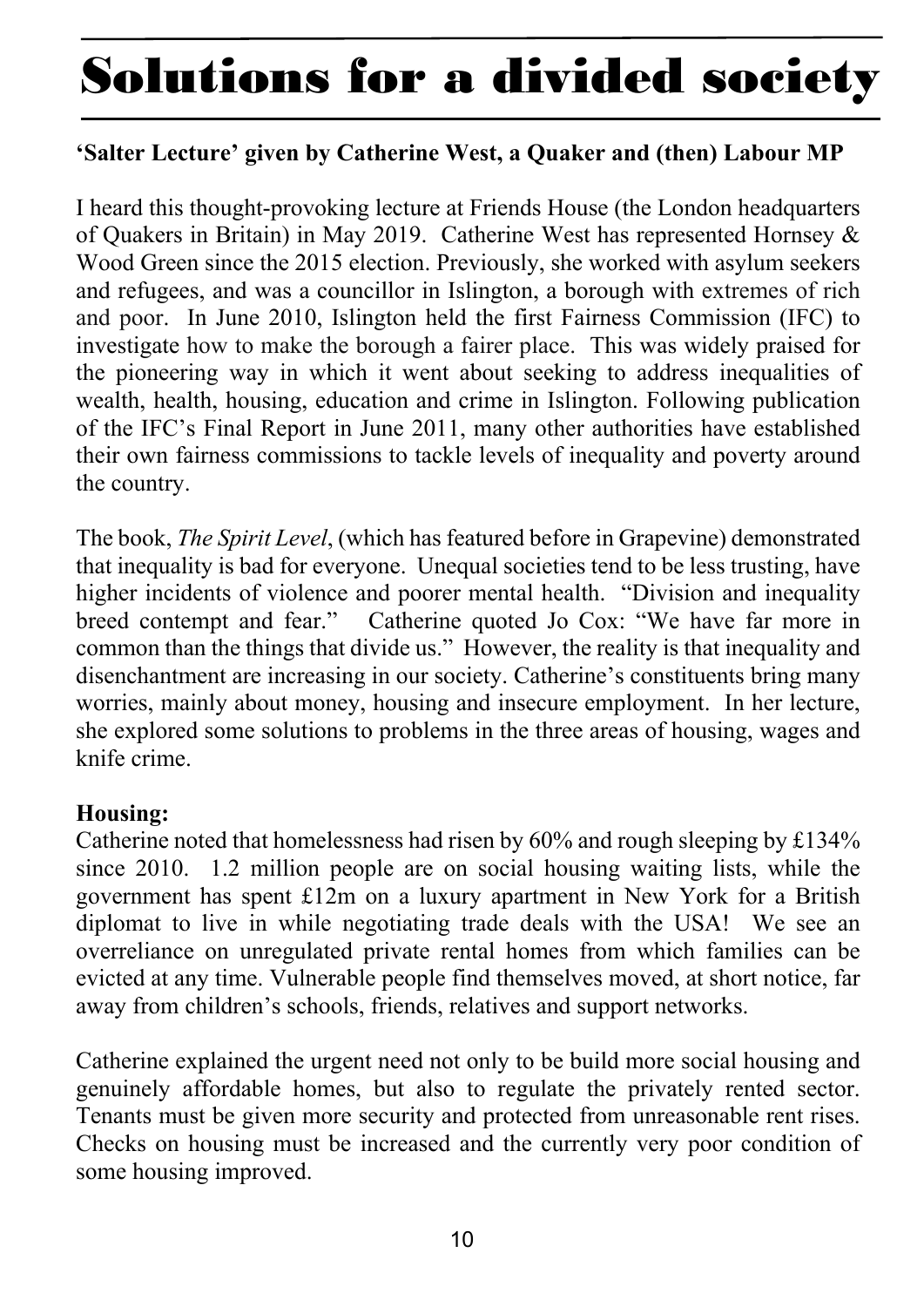### **Wages:**

A disturbing trend in the past decade has been the increase in 'in-work' poverty. Although more people have jobs, one third of the work force is in insecure employment e.g. zero-hour contracts where they do not know what money they will receive each week. One telling statistic was that, in 2014, taxpayers spent £11m topping up low wages paid by UK companies: 11 times the cost of benefit fraud for that year.

Catherine argued for proper enforcement of the national minimum wage, as a bare minimum. An even better solution to in-work poverty would be a commitment by both the private and public sector to pay a 'real' living wage to all workers. Research by The Living Wage Foundation has shown this to be good for business, as well as morally right.

All employers should be required, immediately, to publish their internal pay ratios between the highest and lowest paid, bringing much needed transparency to the low pay vs. high pay debate. When Catherine herself was a borough leader of an inner-city borough, with thousands of employees, they got their pay differential down to 11:1, showing it can be done.

### **Knife Crime:**

Homicides last year rose to their highest level for a decade and we are experiencing "an epidemic of knife crime". Harsher sentences and criminalising measures have proved to be ineffective and unhelpful. Instead, Catherine maintained, we need a public health approach whereby the risk factors for becoming involved in knife crime (as perpetrator or victim) are identified and addressed. She described how this has worked in two settings: a city in Colombia and in Scotland. Setting up economic opportunities is vital, as is rebuilding trust within and between communities. Such an approach to violence reduction is "preventative rather than simply focusing on changing just individual behaviour", she explained.

Analysis has shown that income inequality is a driver for knife carrying; precarious employment and low wages contribute to feelings of low self-worth and hopelessness; being unable to access a safe, secure and affordable home makes it harder to live with dignity and to contribute to society.

As the problems explored in the Salter Lecture are interlinked, the solutions must be too. Although Catherine West did not explicitly set out a theological context for the changes she advocated, she has previously stated: "For me, actively advancing the cause of equality is both a political imperative and a spiritual vocation." *(Quakers in Britain website, 25 November 2016)*